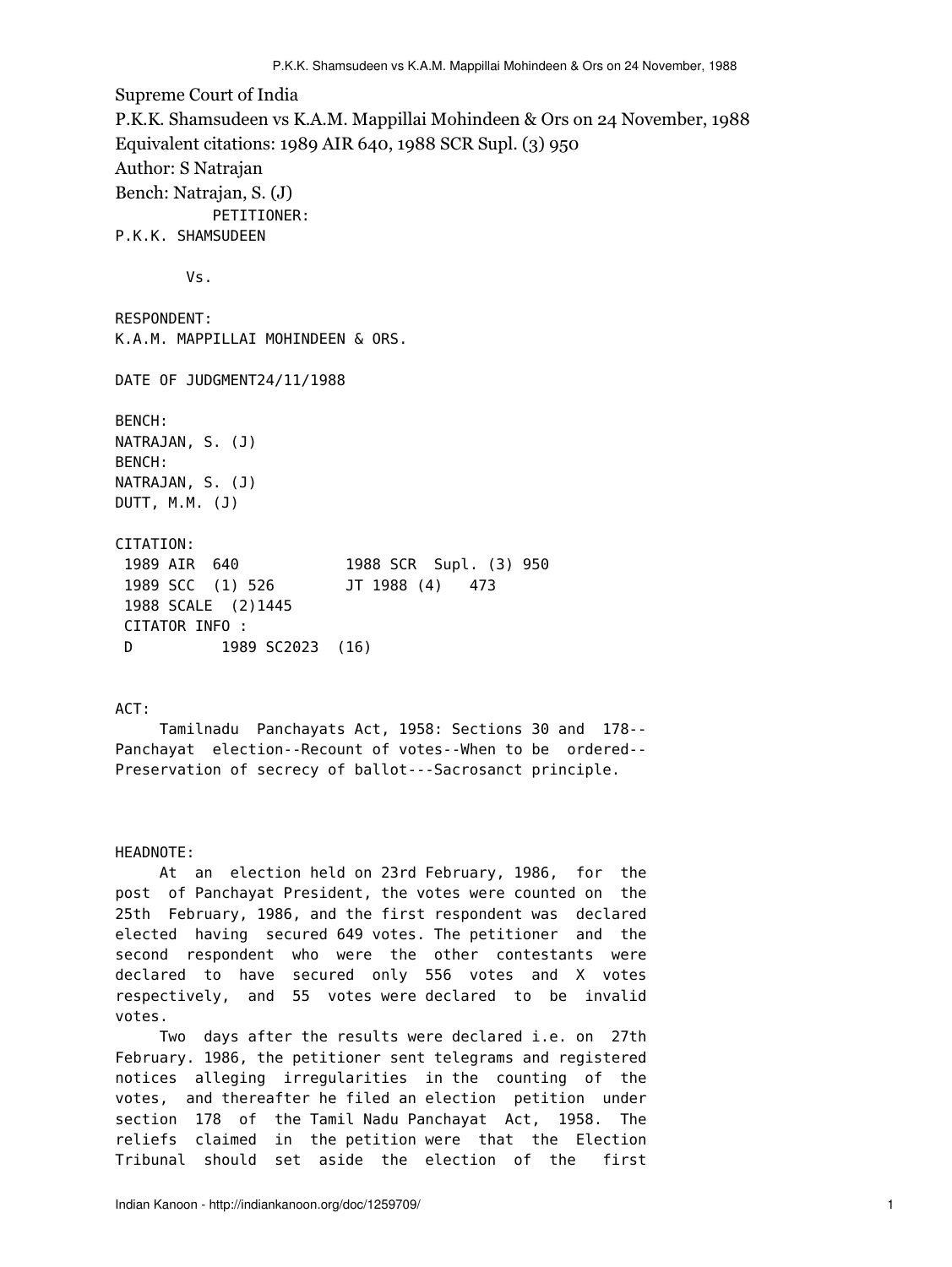respondent as the President of the Panchayat, order recounting of votes, and a declaration that the petitioner has been duly elected. The first respondent opposed the election petition and filed a counter statement denying all the allegations contained in the election petition.

 The Tribunal after recording the evidence of the candidates and the Assistant Returning Officer came to the conclusion that the petitioner was entitled to ask for recount of votes and ordered recounting and called for the ballot papers. In the recount of votes, it was found that there was no difference in the number of votes secured by the petitioner, namely, 556 votes but in so far as the first respondent was concerned he had secured only 528 votes as against the 649 votes, he was originally held to have secured. The excess of 121 votes were found to be invalid votes and consequently the total number of invalid votes came to 126 (sic) as against 55 votes originally held to be invalid. There was no difference in the number of 8 votes secured by the third contestant. Based on these figures of the recounting, the Tribunal declined to order re-election and instead declared the petitioner to have been duly PG NO 950

PG NO 951

elected because the recount clearly proved that the petitioner has secured 28 votes more than the first respondent.

 Aggrieved by the aforesaid order of the Election Tribunal, the first respondent filed a Civil Revision Petition in the High Court. A Single Judge allowed the revision petition holding that the Tribunal had erred in ordering a recount of the votes when the petitioner had not made out a prima facie case for an order of recount, and observed that the secrecy of the ballot was sacrosanct and should not be violated unless a prima facie case of a complusive nature had been made out by the defeated candidates. The High Court set aside the order of the Tribunal and restored the election result in favour of the first respondent.

Dismissing the Special Leave Petition,

 HELD: 1. The right of a defeated candidate to assail the validity of an election result and seek recounting of votes has to be subject to the basic principle that the secrecy of the ballot is sacrosanct in a democracy and hence unless the affected candidate is able to allege and substantiate in acceptable measure by means of evidence that a prima facie case of a high degree of probability existed for the recount of votes being ordered by the Election Tribunal in the interests of justice, a Tribunal or Court should not order the recount of votes. [957D-E]

 2. The salutary rule is that the preservation of the secrecy of the ballot is a sacrosanct principle which cannot he lightly or hastily broken unless there is prima-facie genuine need for it. [957D]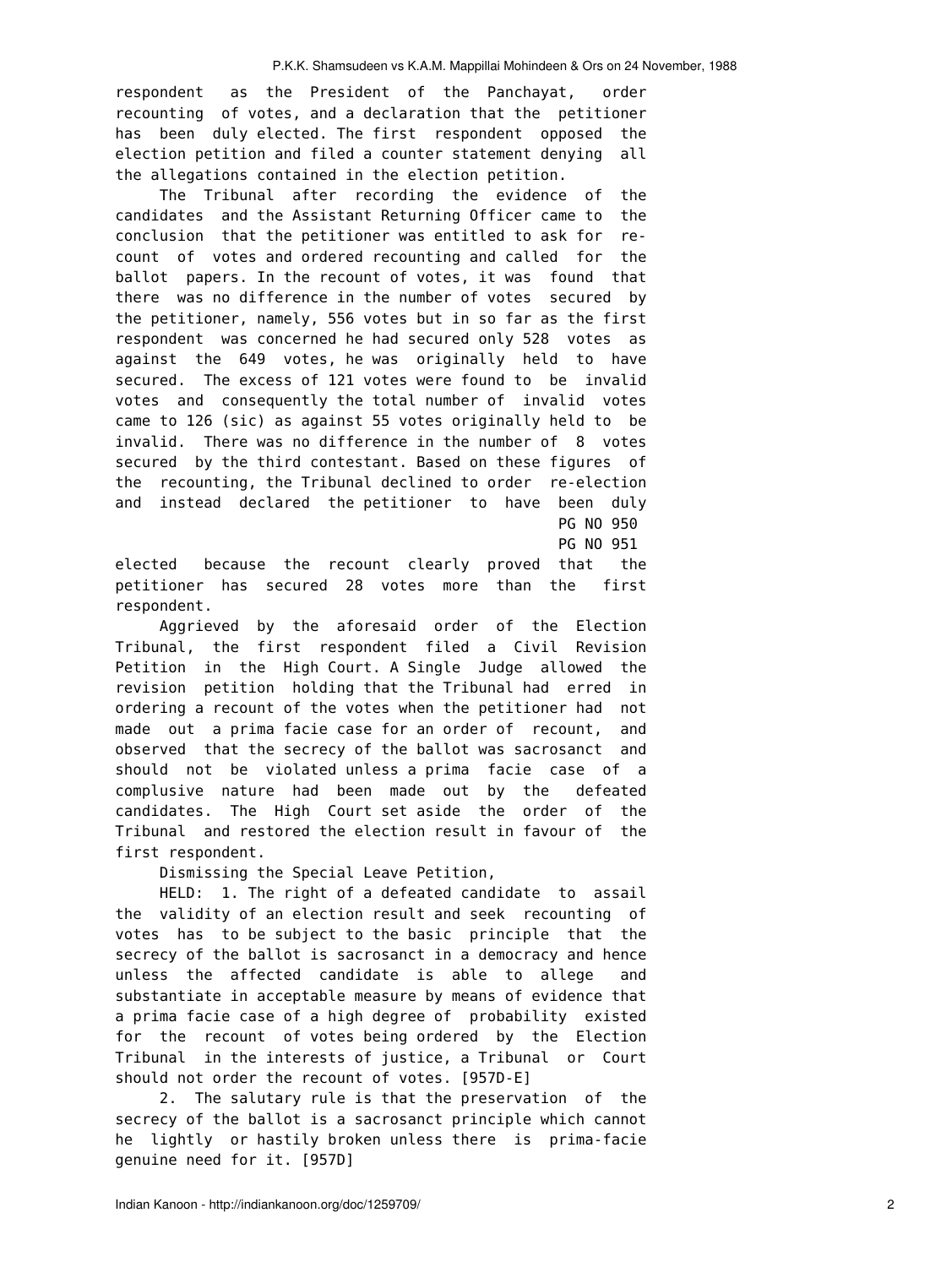3. The justification for an order for examination of ballot papers and recount of votes is not to be derived from high sight and by the result of the recount of votes. On the contrary, the justification for an order of recount of votes should be provided by the material placed by an election petitioner on the threshold before an order for recount of votes is actually made. [957C-D]

 4. An order or recount of votes must stand or fall on the nature of the averments made and the evidence adduced before the order of recount is made and not from the results emanating from the recount of votes. [958C]

 In the instant case, the petitioner has neither made such averments in the petition nor adduced evidence of such a compulsive nature as could have made the Tribunal reach a PG NO 952

prima facie satisfaction that there was adequate justification for the secrecy of ballot being breached. [957F]

Ram Sewak Yadav v. Russain Kamil Kidwai & Ors., [1964] 6 SCR 238; Dr. Jagjit Singh v. Giani Kartar Singh, [1967]1 SCJ 762; R. Narayanan v. Sommalai, [1980] 1 SCR 571 and N. Gopal Reddy v. Bonala Krishnamurthy & Ors., JT 1987 1 SC 406, referred to.

## JUDGMENT:

CIVIL APPELLATE JURISDICTION: Special Leave Petition (Civil) No. 12662 of 1988.

From the Judgment and Order dated 7.10.1988 of the Madras High Court in C.R.P. No. 704 of ]988.

M.N. Padmanabhan and K.K. Mani for the Petitioner. R.K. Garg, V. Balachandran and V. Krishnamurthy for the Respondents.

The Judgment of the Court was delivered by NATARAJAN, J. This special leave petition to seek leave to appeal under Article 136 of the Constitution has been filed against the order of the Madras High Court in Civil Revision Petition No. 704 of 1988 filed by the 1st respondent herein. After hearing the arguments of the counsel for the petitioner and the 1st respondent (Caveator) we are not persuaded to grant special leave and are dimissing the petition for the reasons given below.

For an election held on 23.2.1986, the votes were counted on 25.2.1986 and the 1st respondent was declared elected, having secured 649 votes for the post of the President of the Keelpaguthi Panchayat, Kulithalai Taluk Tamil Nadu. The petitioner and the 2nd respondent who were the other contestants were declared to have secured only. 556 votes and 8 votes respectively. Besides the voles secured by the contestants, 55 votes were declared to be invalid votes.

Two days after the results were declared i.e. On 27.2.1986, the petitioner sent telegrams and registered notices alleging irregularities in the counting of the votes. Thereafter, he filed an election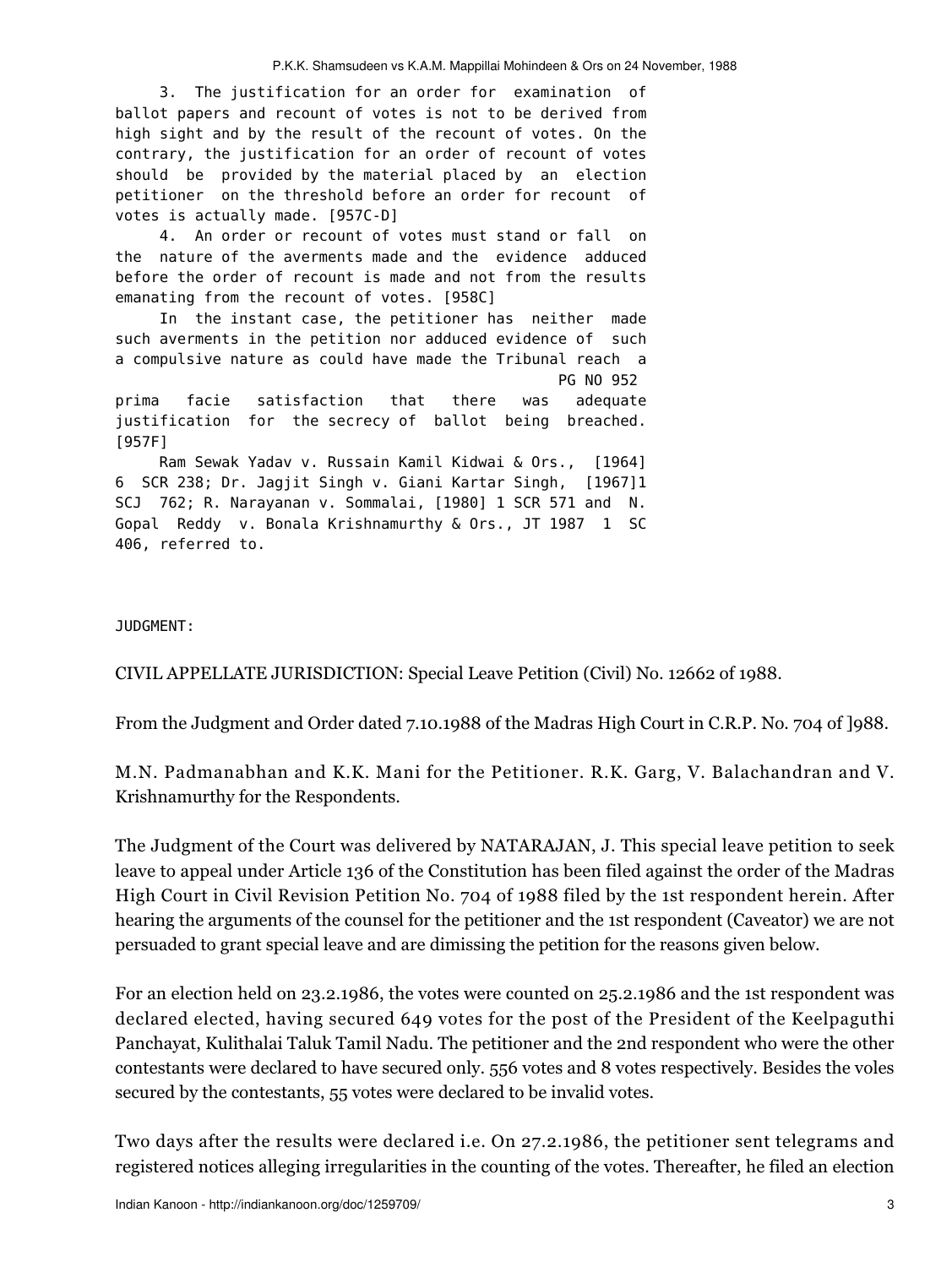petition O.P. No. 7/86 under Section 178 of the Tamil Nadu Panchayats Act before the Election Tribunal (District Munsif), Kulithalai for setting aside the election of the 1st respondent as the PG NO 953 President of Keelpaguthi Panchayat. He alleged in the petition that the Returning Officer (3rd respondent) had wrongly treated some valid votes cast in his favour as invalid votes and a certain number of invalid votes as votes validly cast in favour of the 1st respondent and that the third respondent had failed to permit him and his agents to have scrutiny of the ballot papers at the time of counting. He, therefore, sought the reliefs of (a) setting aside the election of the first respondent, (b) ordering of re-count of votes and (c) a declaration that he had been duly elected.

The first respondent opposed the election petition and filed a counter statement denying all the allegations contained in the election petition .

The Tribunal, after recording the evidence of all the candidates and the Assistant Returning Officer came to the conclusion that "the petitioner is entitled to ask for recount of votes" and ordered recounting and called for the ballot papers. In para 7 of the order wherein the Tribunal has accepted the plea of the petitioner for recounting of votes, the Tribunal has merely set out the evidence adduced by the petitioner on the one hand and respondents 1 and 2 and the Assistant Returning Officer on the other and without any discussion whatever upon the merits and demerits of the evidence of the parties, has given a cryptic finding as follows: "I accept the evidence given by the petitioner that he (Returning Officer) has sided the first respondent in the election." The Tribunal has then stated as follows immediately after the election-results were announced on 25.2.86 he has sent notice Ex. A1 on 27.2.86 stating that the counting is not correct. Further he has deposed that on the date of counting he objected to he counting and requested for recounting. Even though the petitioner has not given ,any petition in writing for recounting on the counting date, he has right to approach the Tribunal for recounting. The petitioner has filed this petition within the stipulated time. the petitioner prays for recounting of votes and he petition may be admitted on the basis of recounting. If recounting ordered, no prejudice will be caused to the respondents Because their arguments is that the votes were counted according to law. Therefore I decide that the petitioner is entitled to ask for recounting. Recounting is ordered."

In the recount of of votes it was found that there was no difference in the number of votes secured by the petitioner viz. 556 votes but in so far as the first respondent is concerned he had secured only 528 votes as against 649 votes he was originally held to have secured. The excess of 121 votes were found to be invalid votes and PG NO 954 therefore the total number of invalid votes came to 126 as against 55 votes originally held to be invalid votes. There was no difference in the number of 8 votes secured by the third contestant viz. the second respondent.

All the three contestants accepted the correctness of the recounting of votes and signed a memo to that effect before the Tribunal. Based on the figures of the recount the petitioner pressed for a declaration that he had been duly elected to the post of the President of the Panchayat. On the other hand, the first respondent prayed that the Tribunal should direct a fresh election to be held for the post of President. The tribunal declined to order re- election and instead declared the petitioner to have been duly elected because the recount clearly proved "that the petitioner has secured 28 votes more than the first respondent" .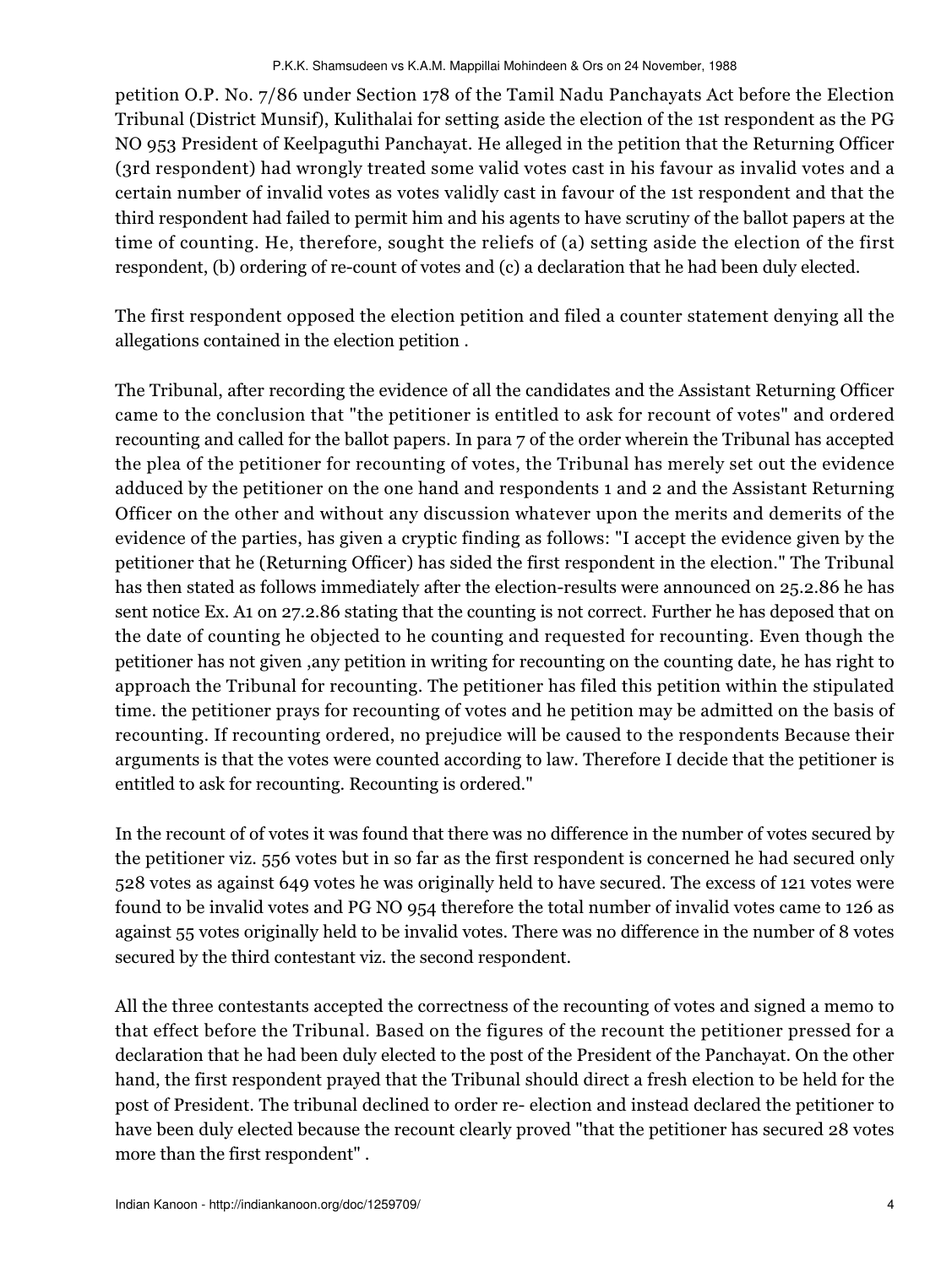Against the order of the Tribunal the first respondent filed Civil Revision Petition No. 704/88 to the High Court. A learned single judge of the High Court allowed the revision holding that the Tribunal had erred in ordering a recount of the votes when the petitioner had not made out a prima facie case for an order of recount of votes being made. The High Court has pointed out that the secrecy of the ballot is sacrosanct and as such the secrecy of the ballot should not be violated by any Tribunal unless a prima facie case of a compulsive nature had been made out by the defeated candidate for the rule of secrecy being broken and the ballot papers being inspected and counted afresh. Consequently the High Court set aside the order of the Tribunal and restored the election result in favour of the first respondent. It is against the said order of the High Court the petitioner has filed this special leave petition.

Mr. M.N. Padamanabhan and Mr. Garg, learned counsel appearing for the petitioner and the first re pondent respectively presented the case of their respective parties before us with all the persuasiveness at their command. While Mr. Padmanabhan's contention was that the petitioner had placed sufficient materials before the Tribunal to make out a prima facie case for a recount of votes being ordered and that the result of the recount of votes amply established the truth of the petitioner contentions, Mr. Garg argued that the allegations made by the petitioner in the petition were of a very general and vague nature and such vague averments can by no stretch of imagination be considered adequate material by the Tribunal to conclude that there was compulsive need for the secrecy of the ballot being violated and a recount of votes being ordered.

PG NO 955 Before examining the contentions of the parties we may set out the position in law as regards the need for the secrecy of the ballot being maintained and as to when the well established rule can be departed from. Since the principle of law has already been enunciated by this Court in several cases, we may refer to three of those decisions. In Dr. Jagjit Singh v. Giani Kartar Singh, [1967] 1 SCJ 762, the appellant had challenged the election of the first respondent to the Punjab Legislative Assembly. In the recount of votes ordered by the Tribunal it was found that the appellant had secured 22,491 votes and the first respondent had secured 22,412 votes. The Tribunal allowed the election petition and declared the appellant to have been duly elected. The High Court set aside the order of the Tribunal and the judgment of the High Court was confirmed by this Court. In doing so this Court observed as follows:

"Therefore,in a proper case, the Tribunal can order the inspection of the ballot boxes and may proceed to examine the objections raised by the parties in relation to the improper acceptance or reject of the voting papers. But in exercising this power, the Tribunal has to bear in mind certain important considerations. Section 83(1)(a) of the Act requires that an election petition shall contain a concise statement of the material facts on which the petitioner relies; and in every case, where a prayer is made by a petitioner for the inspection of the ballot boxes, the Tribunal must enquire whether the application made by the petitioner in that behalf contains a concise statement of the material facts on which he relies. Vague or general allegations that valid votes were improperly rejected, or invalid votes were improperly accepted, would not serve the purpose which section 83(I)(a) has in mind. An application made for the inspection of ballot boxes must give material facts which would enable the Tribunal to consider whether in the interests of justice, the ballot boxes should be inspected or not. In dealing with this question, the importance of the secrecy of the ballot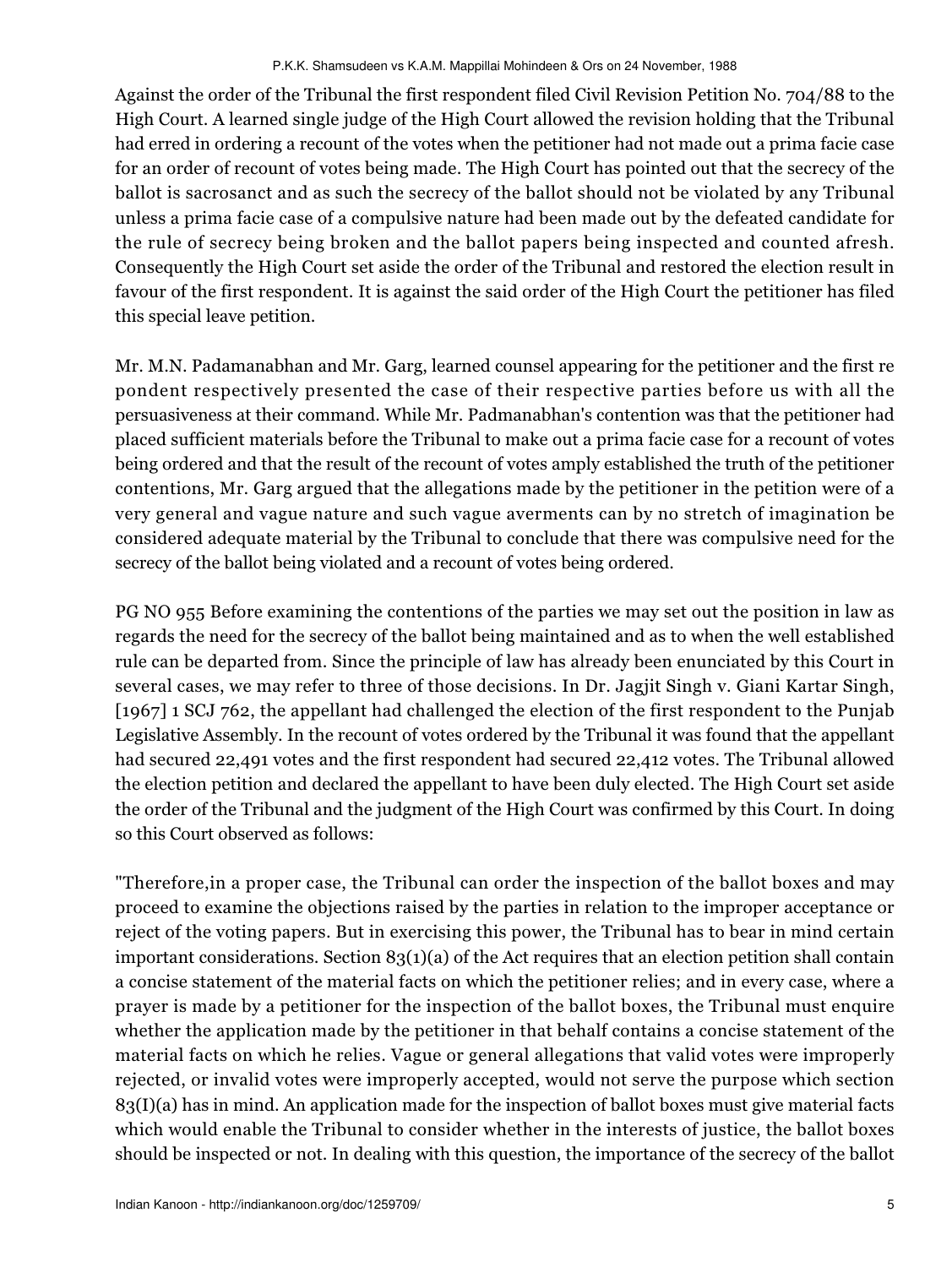papers cannot be ignored, and it is always to be borne in mind that the statutory Rules framed under the Act are intended to provide adequate safeguard for the examination of the validity or invalidity of votes and for their proper counting. It may be that in some cases. the ends of justice would make it necessary for the Tribunal to allow a party to inspect the PG NO 956 ballot boxes and consider his objections about the improper acceptance or improper rejection of votes tendered by voters at any given election; but in considering the requirements of justice, care must be taken to see that election petitioners do not get a chance to make a roving or fishing enquiry in the ballot boxes so as to justify their claim that the returned candidate's election is void."

In Ram Sewak Yadav v. Hussain Kamil Kidwai & Ors., [1964] 6 SCR 238, this Court has set out the circumstances when an order for inspection of ballot papers can be ordered in the following terms:

"An order for inspection may not be granted as a matter of course; having regard to the insistence upon the secrecy of the ballot papers, the Court would be justified in granting an order for inspection provided two conditions are fulfilled:

(i) that the petition for setting aside an election contains an adequate statement of the material facts on which the petitioner relies in support of his case; and

(ii) The tribunal is prima facie satisfied that in order to decide the dispute and to do complete justice between the parties inspection of the ballot papers is necessary.

But an order for inspection of ballot papers cannot be granted to support vague pleas made in the petition not supported by material facts or to fish out evidence to support such pleas. The case of the petitioner must be set out with precision supported by averments of material facts. To establish a case so pleaded an order for inspection may undoubtedly, if the interests of justice require, be granted. But a mere allegation that the petitioner suspects or believes that there has been an improper reception, refusal or rejection of votes will not be sufficient to support an order for inspection."

In R. Narayanan v. Semmalai, [1980] SCR 571, the same principle has been reiterated. That was a case where the difference of votes between the candidates declared elected and his nearest rival, who filed an election petition was only 19 votes and which figure would have come down to 9 PG NO 957 votes only if the postal ballots were included. Even so this Court after referring to a number of decisions and Halsbury's Laws of England and Fraser on Law of Parliamentary Elections and Election Petitions held that without their being an adequate statement of all the material facts on which the allegations of irregularity or illegality in counting of votes are founded and such averments being backed by acceptable evidence and the Court trying the petition being prima facie satisfied that an order for recount of votes is imperatively necessary to decide the dispute and do complete justice between the parties, an order of recount of votes cannot be passed.

Thus the settled position of law is that the justification for an order for examination of ballot papers and recount of votes is not to be derived from high sight and by the result of the recount of votes. On the contrary, the justification for an order of recount of votes should be provided by the material